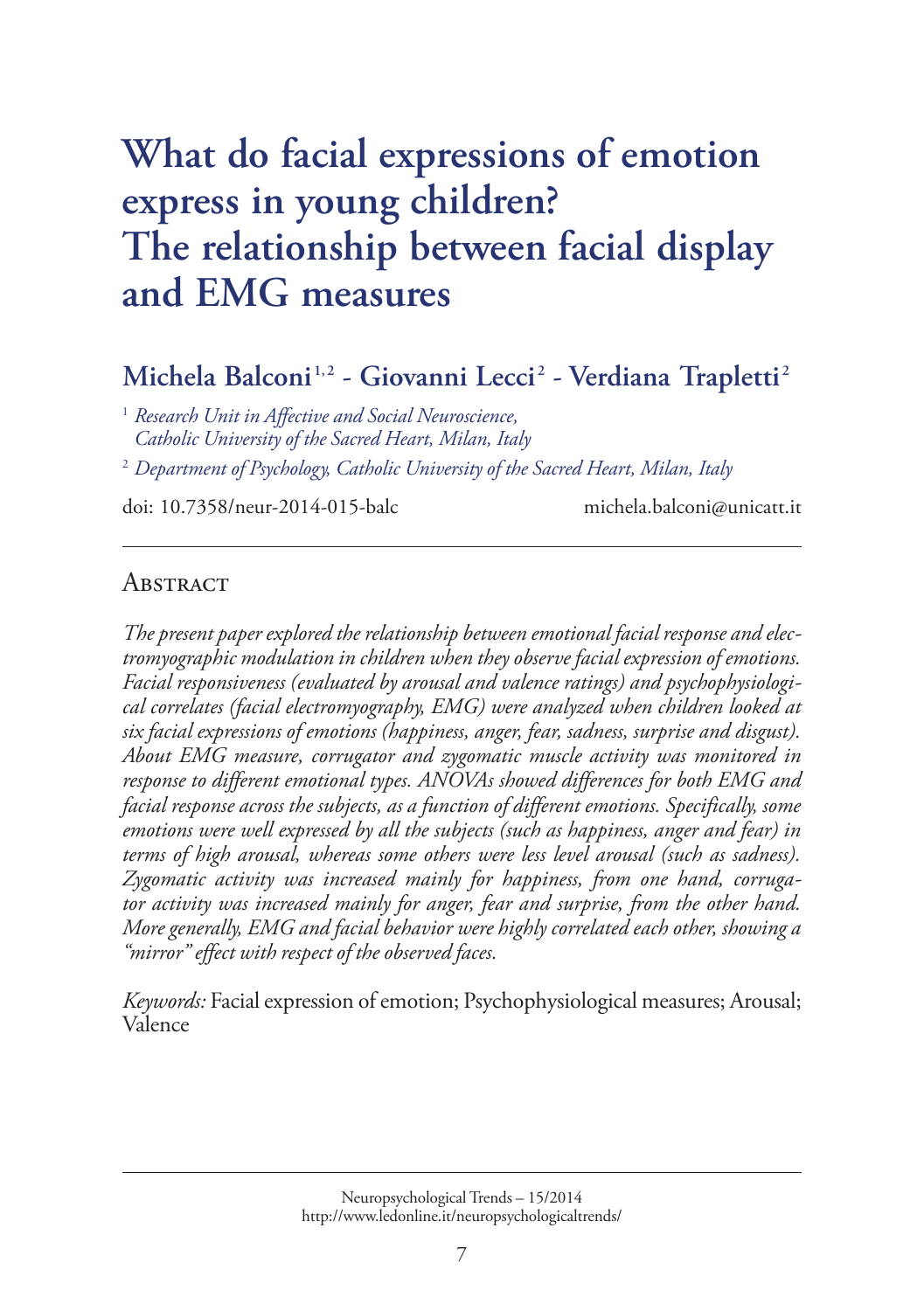### 1. Introduction

Emotional face production, recognition and understanding represent a primary social competence, because they contribute to social interactions and social management (Balconi & Lucchiari, 2006; Eisenberg, Eggum & Di Giunta, 2010). Bullock and Russell (1986) proposed a model in which children acquire a system to represent and classify emotions which is based on a limited number of wide categories. The most important of them are the two dimensional axes of the hedonic value and the arousal level. This model was tested by some empirical studies which found that at the first time children interpret facial expressions in terms of pleasure-displeasure (bipolar hedonic value) and intensity (arousal level). Only in a second time they use more articulated and wider conceptual categories (Balconi & Carrera, 2007; Widen & Russell, 2003). Indeed, in order to explain this developmental process, a first main factor related to decoding competences is the type of emotions children express and recognize (Bormann-Kischkel, Vilsmeier & Baude, 1995).

More specifically, about the ability to display emotions, in line with Russell's model of emotional experience, emotion fundamentally varies activation in centrally organized appetitive and aversive motivational systems that have evolved to mediate the wide range of adaptive behaviors necessary for an organism struggling to survive in the physical world (Bradley & Lang, 2007; Davidson, Ekman, Saron, Senulis & Friesen, 1990; Lang, Bradley & Cuthbert, 1990). Thus, a primary distinction among emotional events is whether they are appetitive or aversive, positive or negative, pleasant or unpleasant, which clearly relates to the motivational parameter of direction. Secondly, all agree that hedonically valenced expressions differ in the degree they arouse or engage action, which is related to intensity parameter. Emotional intensity reflects the strength of activation in motivational systems subserving appetitive and defensive behaviors and, as such, has impact on the type of physiological response. Thus, the two dimensions of pleasure and arousal explain the majority of the emotional experience, emotional expressions and subjective judgment on emotions (Balconi, 2012; Balconi & Pozzoli, 2005; Russell, 1980).

It should be noted that young subjects show to be competent in the encoding and decoding of the primary or simple emotions (e.g. happiness and anger), but they have more difficulties in processing secondary or complex emotions, such as pride and embarrassment dismay, and astonishment (Balconi & Lucchiari, 2005; Balconi & Pozzoli, 2003a; Capps, Yirmiya & Sigman, 1992). In parallel, Capps et al. (1992) suggested that the expression and comprehension is more difficult for emotions that imply the activation

Neuropsychological Trends – 15/2014 http://www.ledonline.it/neuropsychologicaltrends/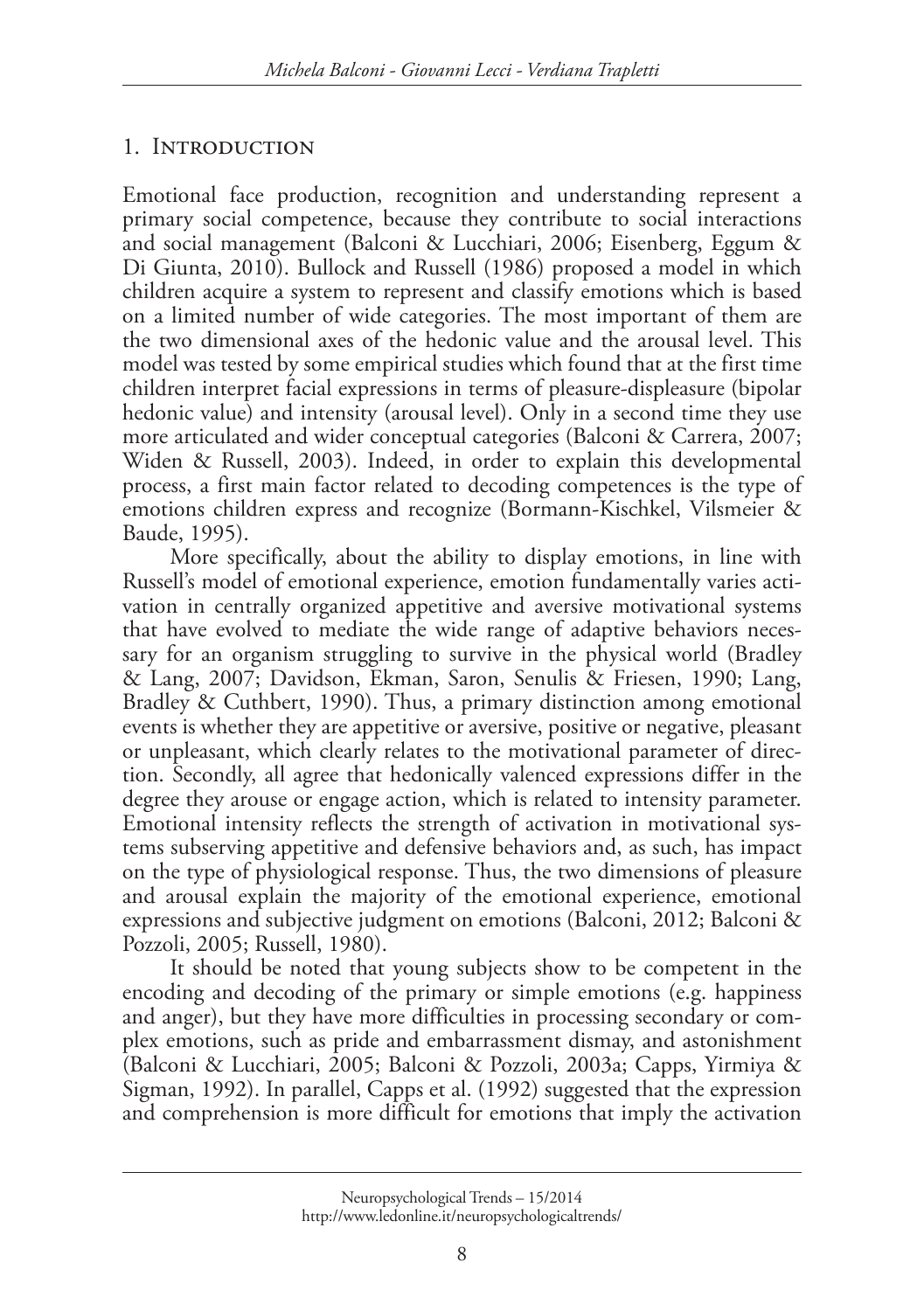of some cognitive functions, such as mentalization and metarepresentation. Moreover, these competencies were partially impaired in some clinical groups, such as autistic children (Homer & Rutherford, 2008).

Recent study tried to explore the children competence to adequately respond to facial expression of emotions with coherent facial behavior, that was represented as a sort of "facial feedback" ability (Andrèasson & Dimberg, 2008; Balconi & Bortolotti, 2012a; 2013; Balconi & Canavesio, 2013a). This emotional skill was mainly explored by assessing the main facial patterns produced by children observing other people facial displays. As shown in adult sample, specific "action units" characterize some main emotional expression correlates. However, these measures were mainly focalized on a categorical model (Ekman and Friesen), and they did not take into account the "continuity" of facial expression along some relevant dimensions. At the light of the Russell's model, in fact, we may suppose that also the facial response by children may vary along a continuum determined by arousal and valence, when children see other emotional faces. In the present paper we tried to integrate the Ekman and Friesen's model to the Russell's orthogonal model, including the distinction between valence and arousal. Thus an ampler model should be adopted which was able to consider the facial feedback as a proper behavior that varies as a function of the emotional content that was displayed, it being regulated by the emotional valence and arousal of emotions.

The continuity and modulation of facial displays was also confirmed by observing facial EMG variations in response to specific emotional patterns. In adults, it was observed that the psychophysiological responses to emotional pictures co-vary along continuous dimensions with system evaluation (pleasure/displeasure) and motive intensity (arousal) (Cuthbert, Schupp, Bradley, Birbaumer & Lang, 2000; Lang, Greenwald, Bradley & Hamm, 1993; Balconi & Bortolotti, 2012b; Balconi, Falbo & Conte, 2012). It was underlined that emotion display and comprehension play a critical role in adaptive behavior, since they promote survival and guide human behavior by exerting a direct influence on brain responsiveness and autonomic activities. Psychophysiological responses are not directly observable, and they include cardiovascular, electrodermal, respiratory measures, etc. Between the others, facial action revealed by EMG measure (electromyogram), heart rate and skin conductance were observed to vary in concomitance of pleasure and displeasure reports while viewing of emotional patterns. Facial EMG (electromyographic) activity accompanies changes in appetitive (positive) and defensive (negative) activation (Balconi, Bortolotti & Gonzaga, 2011; Tassinary, Cacioppo & Geen, 1989). Facial EMG was revealed to be sensitive to the valence dimension, with increased corrugator activity in response to

Neuropsychological Trends – 15/2014 http://www.ledonline.it/neuropsychologicaltrends/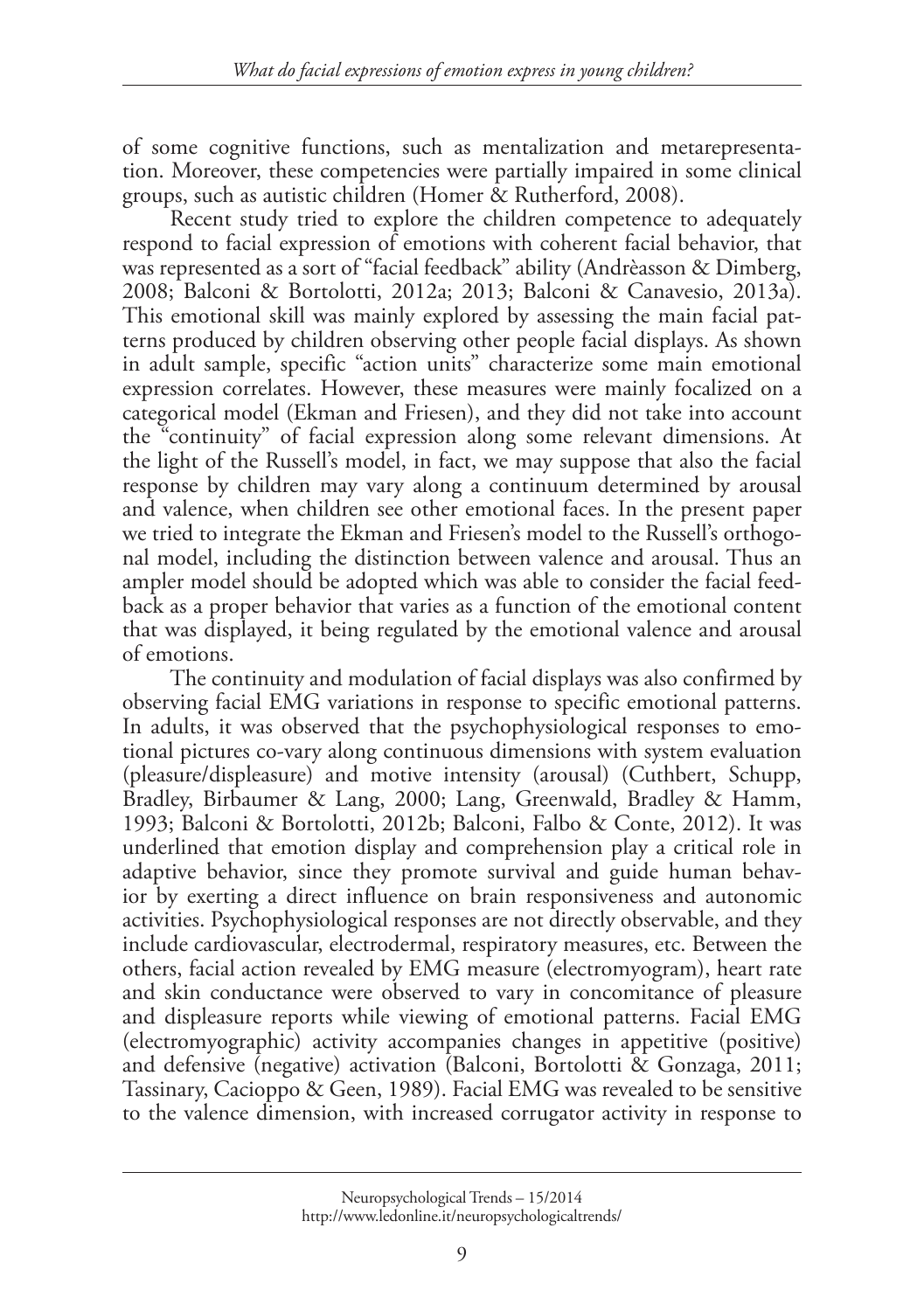unpleasant patterns and zygomatic activity in response to pleasant patterns. Specifically, the corrugator muscle appears to be responsive to judgment of unpleasant event compared to neutral pictures (Lang et al., 1993). Many studies found a consistent significant relationship between corrugator and hedonic valence, with greater corrugator activity elicited when viewing the most unpleasant stimuli (Balconi, Brambilla & Falbo, 2009a; 2009b; Balconi & Canavesio, 2013b). Moreover, Bradley, Codispoti, Sabatinelli and Lang (2001) showed that pictures that produce disgust (for example mutilation), that were higher in arousal, prompt larger changes than other unpleasant pictures.

However, about these psychophysiological variations in response to emotions and facial stimuli, an important debate regards the presence of a coherent response by psychophysiological measures in childhood, as it was observed in adult subjects. Previous research found consistent patterns of psychophysiological activation in response to emotional stimuli also by children (Bernat, Cadwallader, Seo, Vizueta & Patrick, 2011; McManis, Bradley, Berg, Cuthbert & Lang, 2001). Two studies analyzed the EMG response to facial expression of emotions in young children, showing significant similarities between children' responses and adults' responses (de Wied, van Boxtel, Posthumus, Goudena & Matthys, 2009; Deschamps, Schutte, Kenemans, Matthys & Schutter, 2012). Nevertheless, to verify the coherence of these physiological measures in young people in response to facial emotional patterns, specific analysis should be conducted which included both arousal and valence parameters.

To summarize our main objectives, we decoded the spontaneous productions of children by classifying their facial behavior based on the orthogonal dichotomic variation of arousal and valence. Each emotional facial behavior was characterized by using a continuous measure of valence (positive vs. negative on 7-points scale) and arousal (high vs. low on 7-points scale). In addition, a preliminary analysis allowed to define the specific configuration of each emotional pattern based on Ekman's classification. Secondly, facial EMG was analyzed taking into account the continuous modulation of facial muscle (both zygomatic and corrugator muscle), based on valence and arousal, in response to different facial stimuli. No previous study has directly analyzed the relationship between these multilevel measures, which were spontaneous facial feedback and EMG behavior based on valence and arousal parameters. Finally, the present study was finalized to explore the convergence of these different measures by using a correlational approach.

In particular, we explored the facial responsiveness and physiological reactivity (facial EMG) in response to different facial expressions of emotions. Thus, the purpose of this study was to verify the attended psychophysi-

Neuropsychological Trends – 15/2014 http://www.ledonline.it/neuropsychologicaltrends/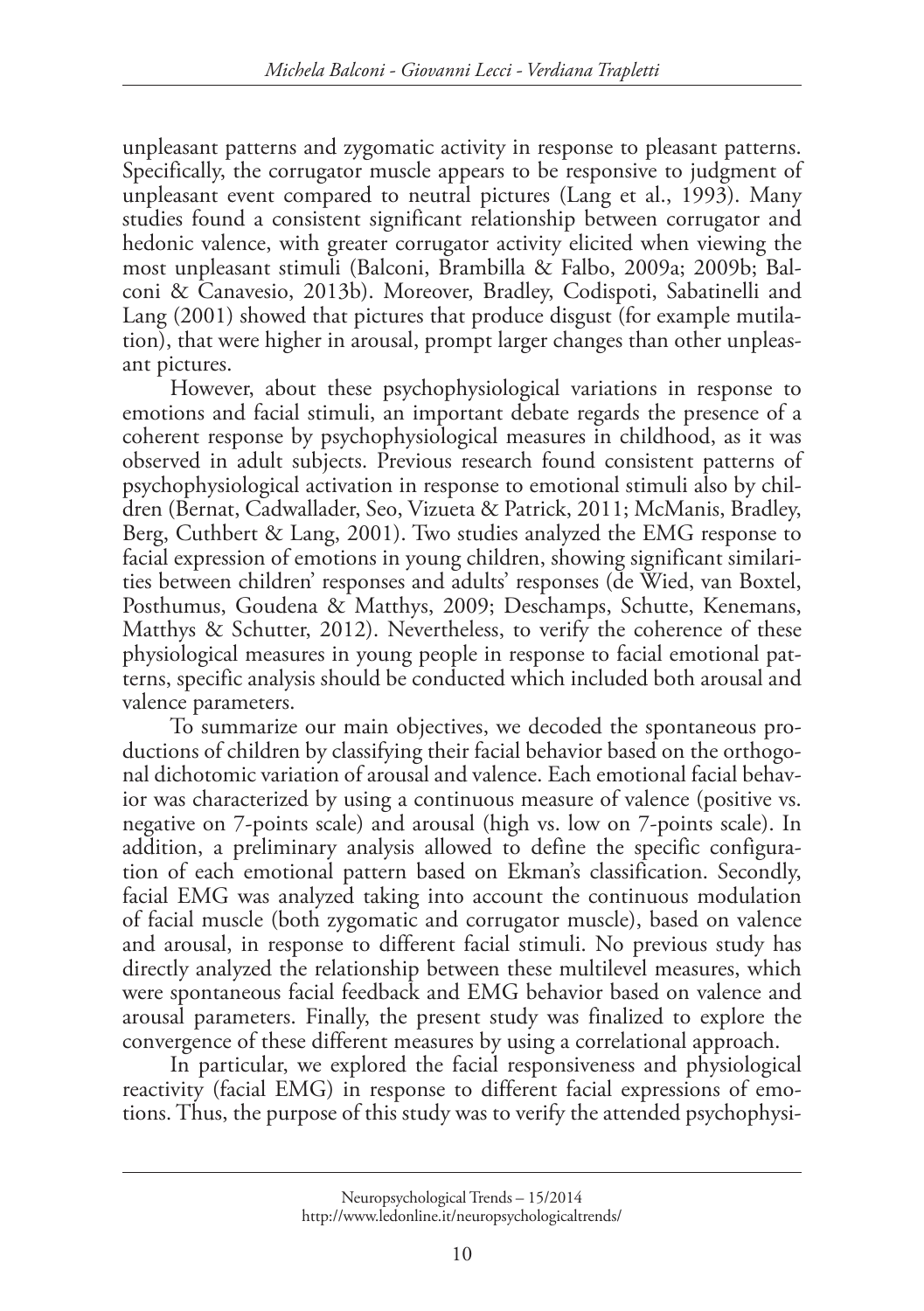ological and facial feedback to emotion variation, and, secondly, to show that these processes were related to valence/arousal parameters. These objectives may be strengthened by the following hypotheses:

- 1. A coherent "facial feedback" was attended in response to emotional facial expressions, taking into account both the behavioral (facial configurations) and EMG variables.
- 2. Facial feedback should induce a significant modulation in facial expression of emotions by children who should coherently respond to facial configurations by showing analogous facial patters. Moreover it was supposed that these modulations should be sensitive to variations in valence and arousal.
- 3. More negative or positive valenced faces with higher arousal should elicit more intense responses, being the subjects more engaged with the stimulus, whereas neutral stimuli should be less able to induce intense responses. The interaction effect of these two parameters (i.e. valence and arousal) is also expected. This would suggest that effects due to emotional arousal should be greater for unpleasant and pleasant relevant stimuli.
- 4. EMG measures should show a significant variation in correlation with emotionally relevant, higher arousal and pleasant or unpleasant stimuli. We supposed that subjects might be more emotionally involved by a higharousal negative or positive stimulus than neutral or low-arousal pictures, and that they might have a more intense psychophysiological activation while viewing a negative or positive than a neutral pattern. This should produce an increased facial EMG effect and it should be differentiated as a function of the emotional valence, with specific responsiveness by corrugator and zygomatic muscle, respectively for negative and positive emotions.

# 2. METHOD

# *2.1. Participants*

The sample included 28 normal children. Ages varied from 6 to 11 (M = 8.75; SD = 0.78; range = 6-11.5; 15 females and 13 males). All these children attend the primary school at Milan or the province. None of them presented cognitive or linguistic deficits. With regard to cognitive competences, children presented a middle-high or high functioning cognitive profile (IQ: M = 93; range = 80-120). The presence of other deficits on the perceptive or cog-

Neuropsychological Trends – 15/2014 http://www.ledonline.it/neuropsychologicaltrends/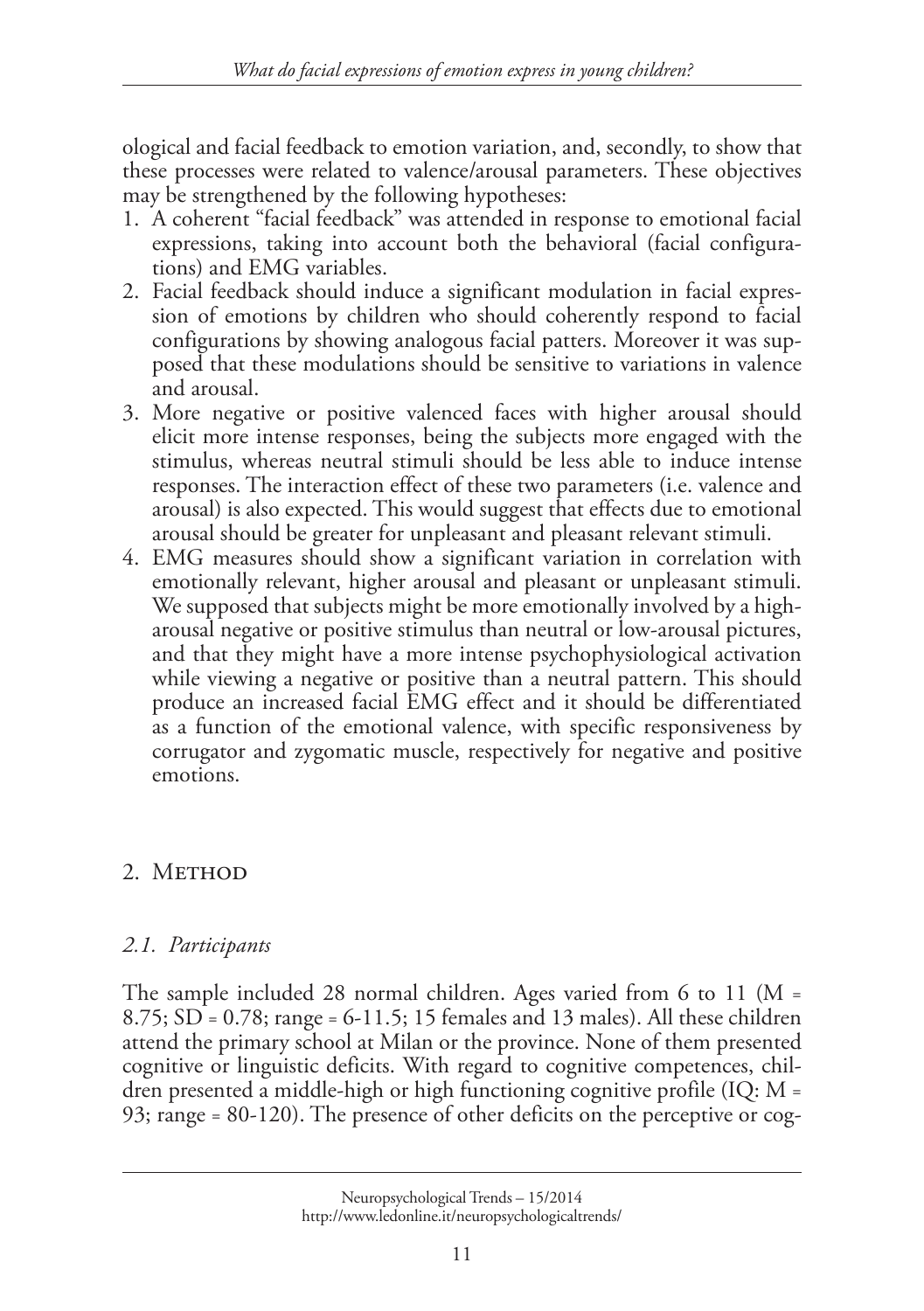nitive levels was excluded. Children' parents gave informed written consent to participate into the study by their sons, and the research was approved by the local Ethics Committee of the Department of Psychology, Catholic University of Milan.

#### *2.2. Materials*

The facial stimuli (cardboards black and white 10 cm  $\times$  10 cm) consisted of an emotional face of a young boy/girl showing six emotions (happiness, sadness, anger, fear, disgust and surprise) and one neutral face. The stimulus material was selected by Ekman and Friesen database (1976). We have opted for a young actor aged similarly to the experimental subjects, in order to facilitate the identification process, which would make easier the recognition task (Figure 1).

First time stimuli were presented simultaneously, in order to allow familiarization with the material. In a second assessment, they were presented one at time, in a random sequence, varying the order of the stimulus across the participants. The subjects were required to accurately observe the facial expressions which were presented on the monitor, without other explicit indications about the emotional content of the stimuli.



Fig 1 *Figure 1. Examples of facial expression stimuli*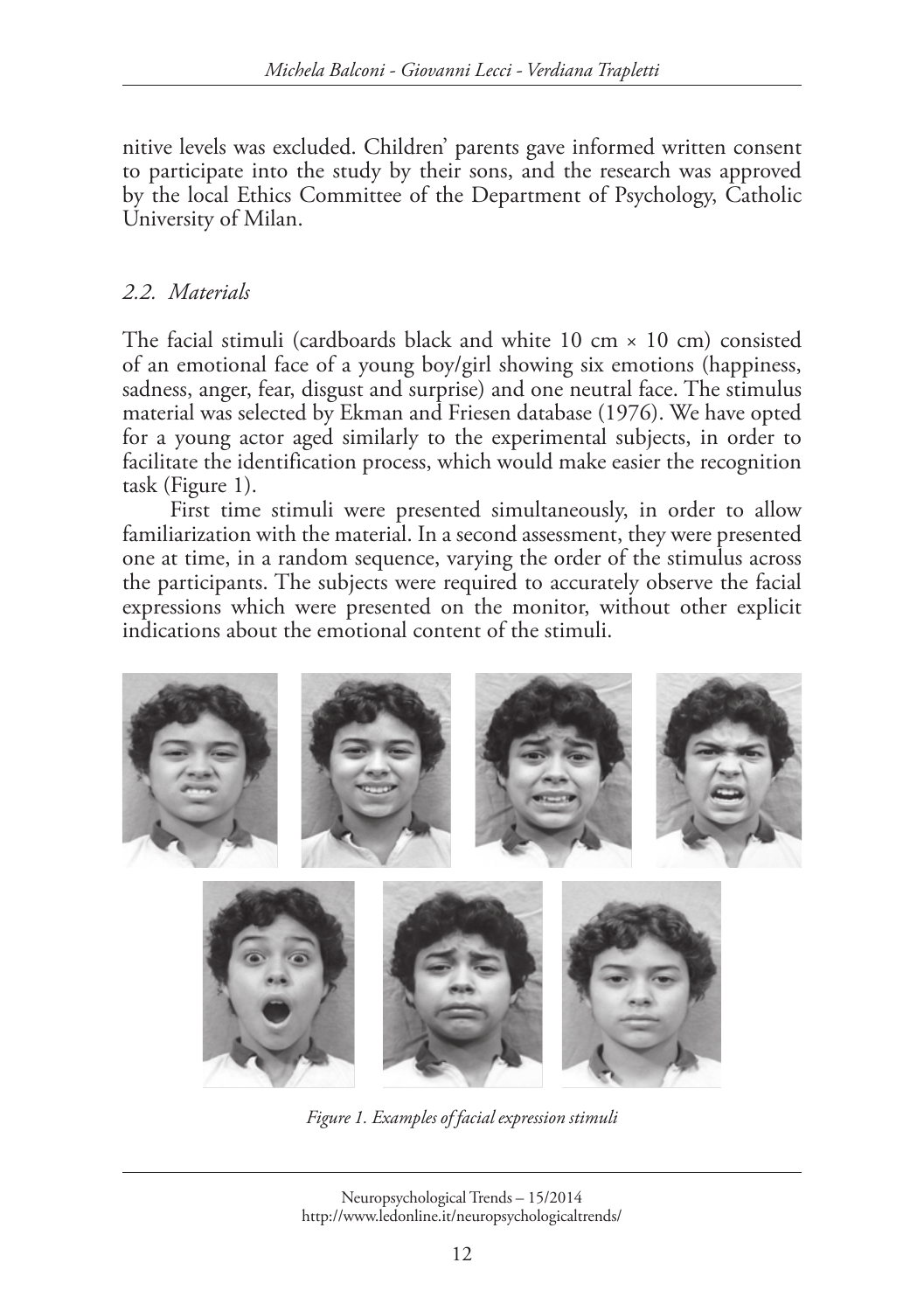#### *2.3. Procedure*

FACSAID (Facial Action Coding System Affect Interpretation Dictionary) and EMFACS (Emotional Facial Action Coding System) (Friesen & Ekman, 1983) were used to code each facial expression. Each expression was evaluated immediately after the emotional stimulus was displayed on the video. Each subject was videotaped during the entire experimental session and the encoding procedure was applied on the specific initial registered frame of the subject's response at the onset of facial display appearance on the video. The main results of this coding procedure allowed to define the following categories as emotional expression: happiness:  $6 + 12$ ; surprise:  $1 + 2 + 5B + 26$ ; sadness: 1 + 4 + 15; fear: 1 + 2 + 4 + 5 + 20 + 26; anger: 4 + 5 + 7 + 23; disgust: 9 + 15 + 16. These results were also compared with the classical FACS analysis (Ekman & Friesen, 1976), allowing to support the homogeneity of facial profiles.

Secondly twelve judges evaluated the subjects' facial expressions by using a nine-point scale taking into account the hedonic value (positive/ negative) and the arousal value (more/less arousal) of the emotional content expressed by the subjects' faces (Balconi, 2012; Balconi, Amenta & Ferrari, 2012). The same initial frame used to apply FACSAID and EMFACS was used to evaluate the arousal/valence parameters. An inter-reliability value was calculated between the judges for each emotional type and rating scale. Cronbach's alpha was calculated for anger (arousal 0.84, and valence 0.83), fear (0.94, 0.88), surprise (0.88, 0.91), disgust (0.86, 0.89), happiness (0.84, 0.83), sadness (0.82, 0.86), and neutral (0.84, 0.89).

# *2.4. EMG data reduction*

Facial electromyographic (EMG) activity in the zygomaticus major and corrugators supercilii muscle regions were considered. The electrodes (4 mm diameter Ag/AgCl electrodes), filled with Surgicon electrolyte paste, were positioned over the corrugators and zygomatic muscles in accordance with guidelines for psychophysiological recording (Blumenthal et al., 2005; Fridlund & Cacioppo, 1986; Biofeedback 2000, version 7.01). Frequencies of interest generally ranged from 20 to 400 Hz. Corrugator and zygomatic EMG responses were successively scored as the difference between the mean rectified corrugators/zygomatic signals present during the presentation of the stimuli and the mean rectified signals in the 1 s prior to stimulus presentation (baseline measure). A positive value indicates that the corrugators/zygomatic measures were greater during the experimental phase than during the baseline phase.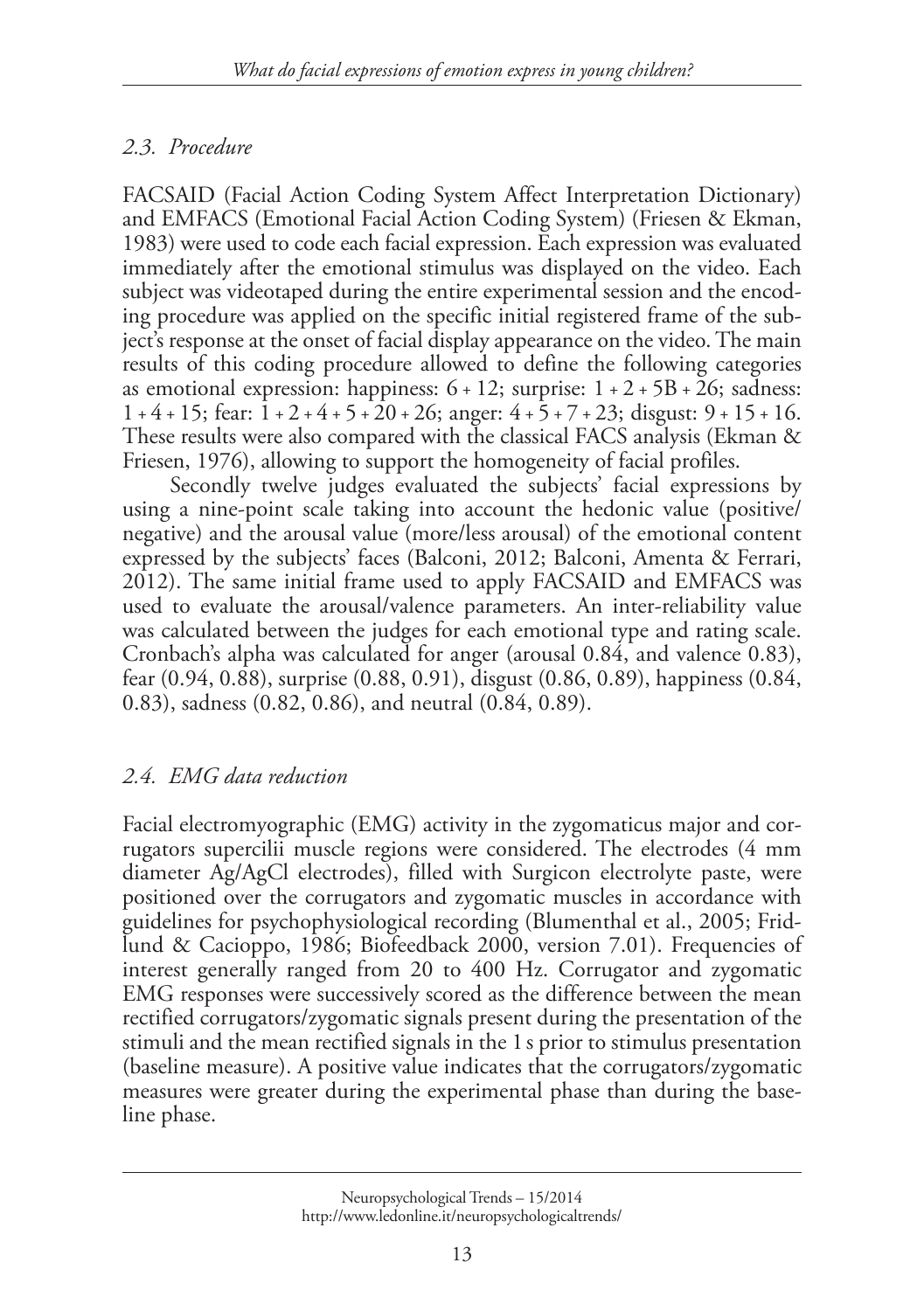#### 3. Results

#### *3.1. Behavioral measures*

Type I errors associated with inhomogeneity of variance were controlled by decreasing the degrees of freedom using the Greenhouse-Geiser epsilon.

About the valence attribution, ANOVA showed a significant emotion effect  $(F[6, 27] = 8.16, p \le .01, \eta^2 = .36)$ . Post-hoc comparisons (contrast analysis, with Bonferroni corrections for multiple comparisons) showed increased negative valence attribution for anger, fear, surprise, disgust and sadness in comparison with happiness and neutral face. Moreover, happiness was considered as more positive than the other stimuli (all comparisons *p* ≤ .01) (Figure 2).

About the arousal attribution it was found a significant emotion effect  $(F[6, 27] = 10.60, p \le .01, \eta^2 = .41)$ . Post-hoc comparisons showed increased arousal attribution for anger, fear, disgust and surprise in comparison with happiness and sadness. Moreover anger, fear, and surprise were rated as higher arousal level than disgust (all paired comparisons *p* ≤ .01). Finally, all the emotional stimuli were considered higher in arousal than neutral faces (all paired comparisons  $p \geq .01$ ).



*Figure 2. Mean rating values for valence and arousal in response to different emotions*

Neuropsychological Trends – 15/2014 http://www.ledonline.it/neuropsychologicaltrends/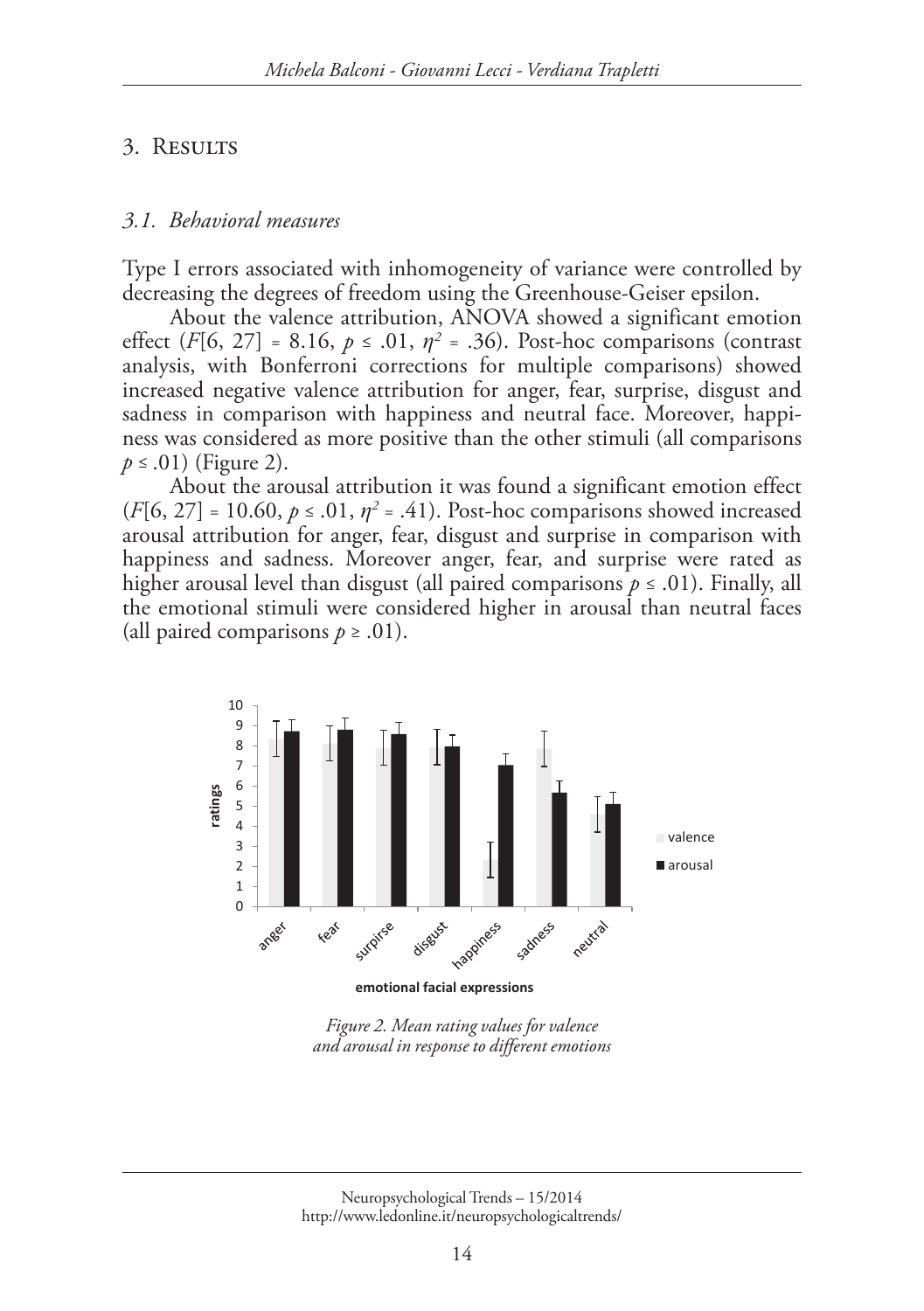# *3.2. EMG measures*

Successively, two repeated measure ANOVAs (with an independent factor, emotion) were applied to each dependent autonomic EMG measures of the zygomatic and corrugator muscle.

Zygomatic EMG activity revealed significant differences as a function of emotion  $(F[6, 27] = 9.08, p \le 0.01, \eta^2 = 0.40)$ . As shown by contrast effects, EMG activity was enhanced in response to positive stimuli in comparison with negative and neutral faces (all comparisons  $p \leq .01$ ). Contrarily, corrugator EMG activity was increased for negative emotions, respectively for anger, fear, disgust and surprise in comparison with happiness, sadness and neutral stimuli (Figure 3). Moreover anger, fear and surprise revealed a higher corrugator activity increasing when compared with disgust (all comparisons  $p \leq .01$ ).



*Figure 3. Mean zygomatic and corrugator modulations in response to different emotions*

#### *3.3. Correlational analysis between valence, arousal ratings and EMG measures*

Distinct correlational analyses (Pearson coefficient) between each psychophysiological measure and valence/arousal rating for each emotion were performed. We report in Table 1 the coefficients.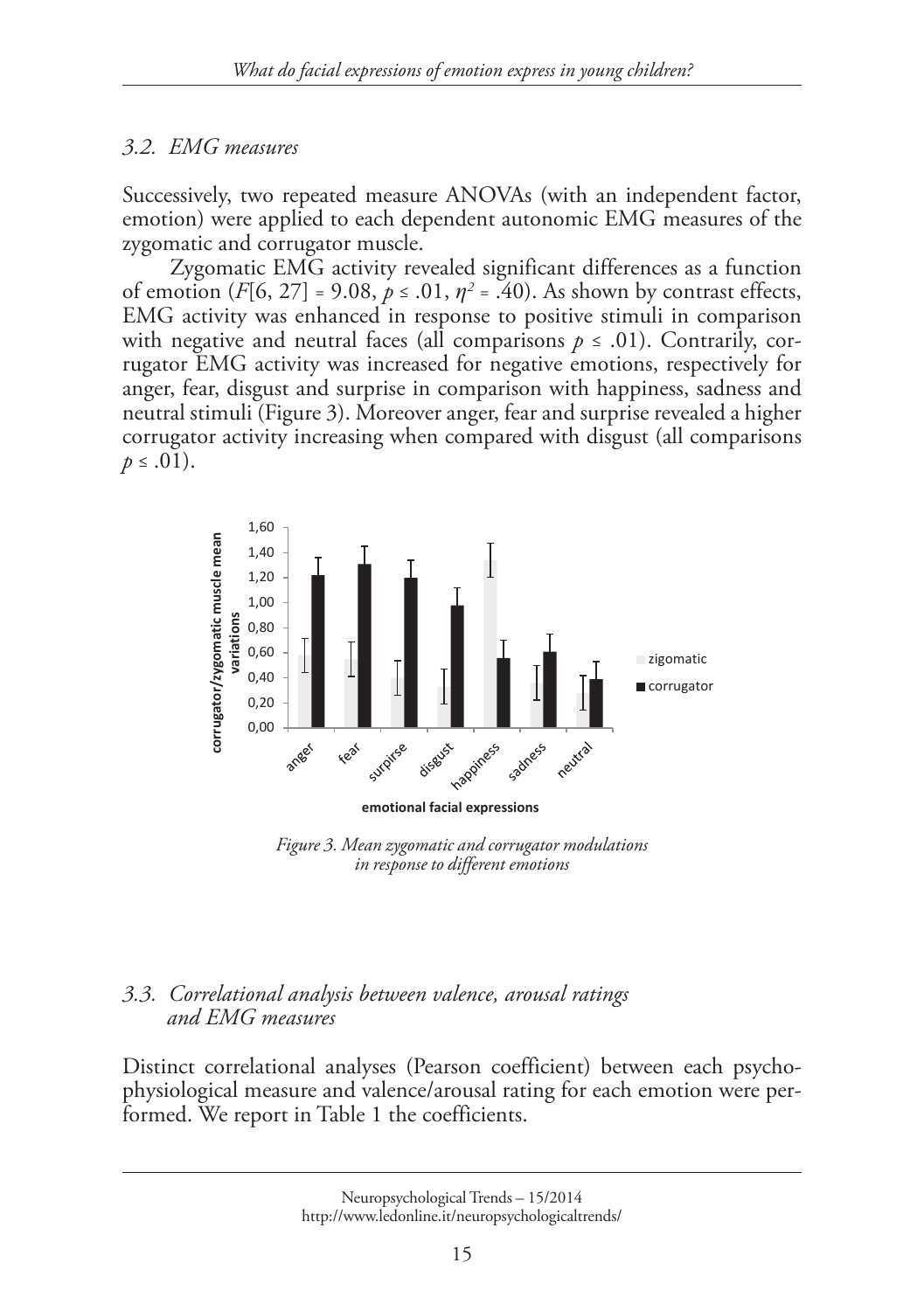|         | CORRUGATOR ZYGOMATIC |           |
|---------|----------------------|-----------|
| Anger   |                      |           |
| arousal | $.457**$             | .123      |
| valence | $.543**$             | .176      |
| Fear    |                      |           |
| arousal | $.511**$             | .134      |
| valence | $.523***$            | $-.123$   |
|         | Surprise             |           |
| arousal | $.432*$              | $-.119$   |
| valence | .498**               | .189      |
|         | Disgust              |           |
| arousal | .234                 | .129      |
| valence | $.419*$              | .165      |
|         | Sadness              |           |
| arousal | .229                 | .123      |
| valence | $-.170$              | .229      |
|         | Happiness            |           |
| arousal | .119                 | $-.459**$ |
| valence | .189                 | $-.511**$ |
|         | Neutral              |           |
| arousal | .167                 | .172      |
| valence | .139                 | .155      |
|         |                      |           |

*Table 1. Correlational values (Pearson coefficients) between EMG activity (zygomatic and corrugator muscle) and arousal and valence rating for the different emotions*

 $*$  *p* = .05; \*\* *p* = .01

As shown in Table 1, arousal and valence measures were significantly correlated with zygomatic muscle activity for happiness, whereas arousal and valence ratings were correlated with the corrugator muscle responsiveness for anger, fear and surprise.

On the contrary, in response to disgust, only the valence was significantly correlated with the corrugator muscle. No significant correlation was observed for sadness and neutral stimuli.

Neuropsychological Trends – 15/2014 http://www.ledonline.it/neuropsychologicaltrends/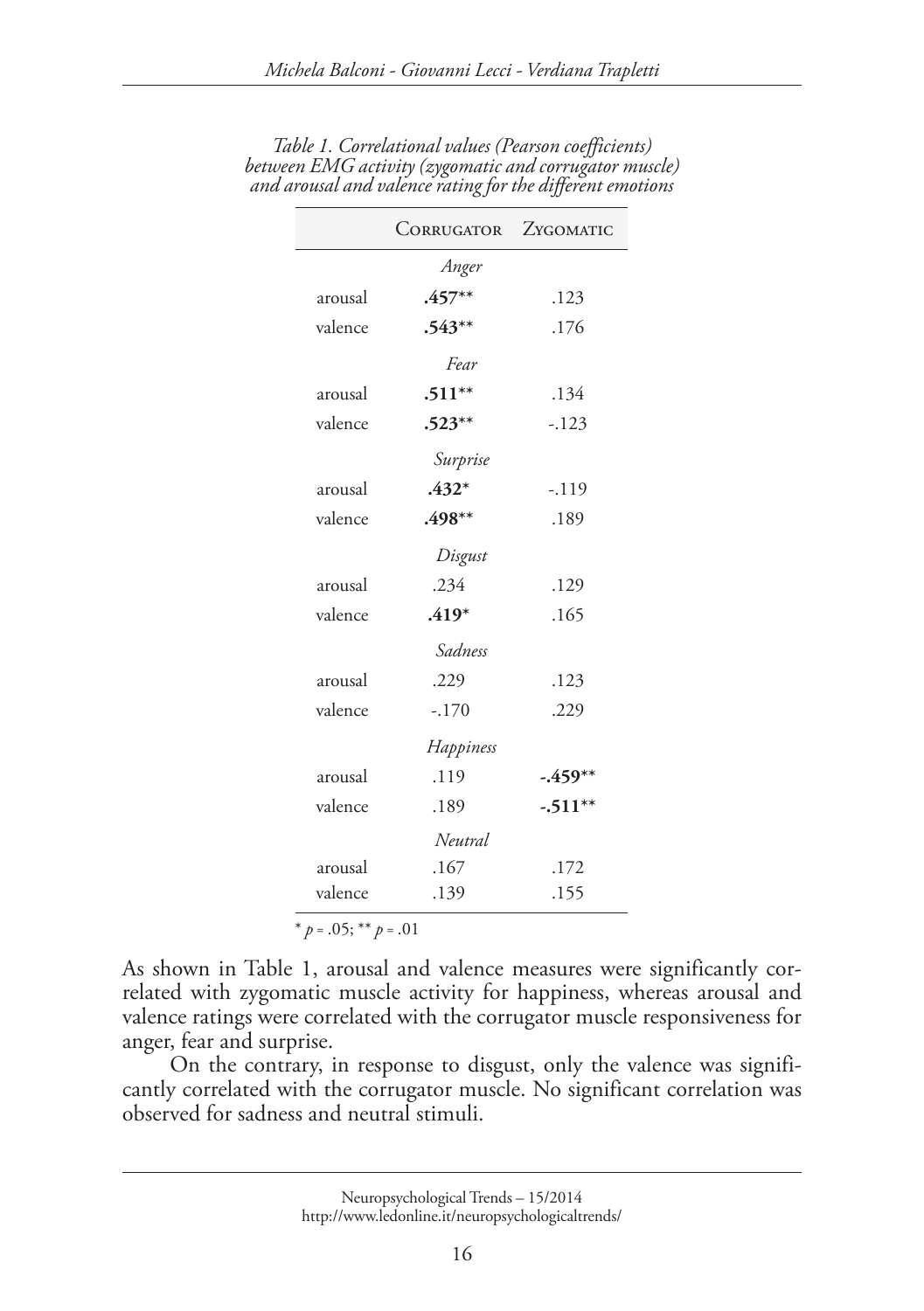# 4. Discussion

The present study allowed to elucidate some important points in relationship with the facial emotion behavior in young children in response to different facial expressions of emotion. Significant results were found taking into account both the behavioral measures rated on a dichotomic axe (the valence and arousal) and the EMG psychophysiological responsiveness as a function of the zygomatic/corrugator muscle activity. Moreover, their intrinsic relationship was verified, showing a consonant profile between the autonomic and the behavioral measures. This point allowed to confirm the coherence of these two different levels in children emotional encoding. Finally, some emotional patterns (anger, fear, happiness and surprise) were better expressed by considering both the facial behavior and the autonomic responsiveness.

# *4.1. Arousal and valence effect on facial expressions*

As hypothesized by the dimensional approach to emotion (Balconi & Pozzoli, 2003b; Ellsworth & Scherer, 2003; Russell, 1980), the two axes of valence and arousal characterized the emotional patterns. Specifically children were able to express each pattern as a function of high (for anger, fear, disgust, surprise and happiness) vs. low (sadness and neutral faces) arousal feature, and as a function of positive (happiness) vs. negative (anger, fear, disgust, surprise) valence feature. In particular, the negative emotions were also expressed with a higher arousal level if compared with other emotions (i.e. happiness). In fact, the positive emotion of happiness was positively connoted with a significant arousal level, but in general it was less intensely expressed in comparison with other negative emotions. Therefore a first main result of the present study was that the dichotomy pleasure/displeasure and high/low arousal was coherently adopted by the subjects, confirming their significant role in emotion encoding and decoding, as indicated by previous researches (Balconi, 2004; Balconi & Pozzoli, 2003a; Ellsworth & Scherer, 2003). In fact, from one hand, not only the hedonic category was useful to represent the entire pattern of facial expressions, but it was continuously declined in expressing the emotional correlates in terms of negativity/positivity. On the other hand, arousal rating can be considered a predictive cue of the ability to express and differentiate emotional correlates. Indeed, it was crucial to characterize the emotional encoding process in children.

As regard to more negative and high-arousal emotions (fear, anger and surprise) some recent study revealed also high rates of recognition, that the researcher attributes to the central adaptive function of these negative

Neuropsychological Trends – 15/2014 http://www.ledonline.it/neuropsychologicaltrends/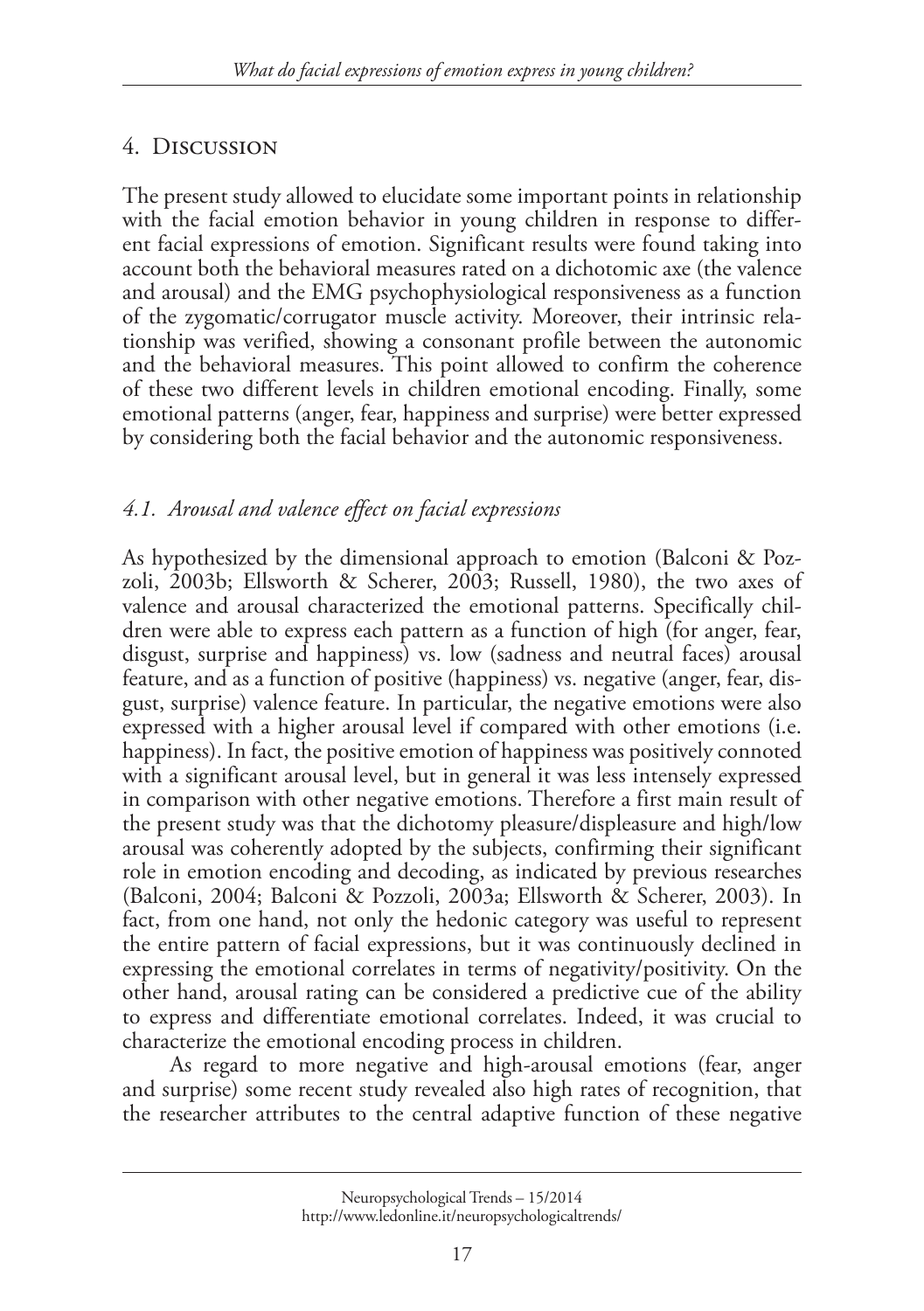high-arousal emotions (Balconi & Carrera, 2007; Bernat, Bunce & Shevrin, 2001; Castelli, 2005). The prominence of specific category of emotion (more negative and high-arousal) may suggest their central role in emotion acquisition in comparison with other less relevant (and less-arousal) emotions in childhood. Indeed, they have a main role for the individual safeguard, both on an ontogenetic and a phylogenetic level. They may be represented as a cue in order to detect unfavorable environmental conditions (Balconi, 2004; Balconi & Pozzoli, 2003a). Accordingly to the functional model (Frijda, 1994; Lazarus, 1999), these emotional expressions represent a response to a particular event, significant in terms of costs and benefits for people. Specifically, the expression of anger and fear represents the perception of a threat for the personal safeguard and, therefore, it requires a greater investment of attentional resources.

More generally, we found that children were highly responsive to facial stimuli, by adopting a sort of "facial feedback" modality, since they used facial configurations similar to which were displayed by the pictures (consonant behavior), as a function of the positive/negative and high/low arousal modulation (Balconi & Bortolotti, 2012a). This important result allowed to point out the adequacy of children' skills about the emotional facial encoding and the variability of facial expressions as a function of the dimensional axes proposed by Russell (1980).

# *4.2. Psychophysiological correlates of emotional faces*

A relevant main result of the present research was related to the psychophysiological measures which were shown to vary in concomitance to the type of stimuli, mainly related to the valence and arousal parameters. In fact, children revealed a coherent psychophysiological behavior in response to the emotions and it was shown that EMG activity was modulated as a function of the two main axes of valence and arousal. In parallel, the psychophysiological behavior replicates of the produced facial display, with an increased "positive" (zygomatic) facial expression for happiness, from one hand; an increased "negative" (corrugator) facial expression mainly for anger, fear and surprise, from the other hand. We discuss these main points in the following paragraph.

Firstly, it was observed an increasing of mimic activity in case of some emotional conditions: the different emotions evoked distinct facial EMG response patterns, with increased zygomatic muscle activity to positive patterns and increased corrugator muscle activity to negative patterns, whereas both the corrugator and the zygomatic muscle response patterns were less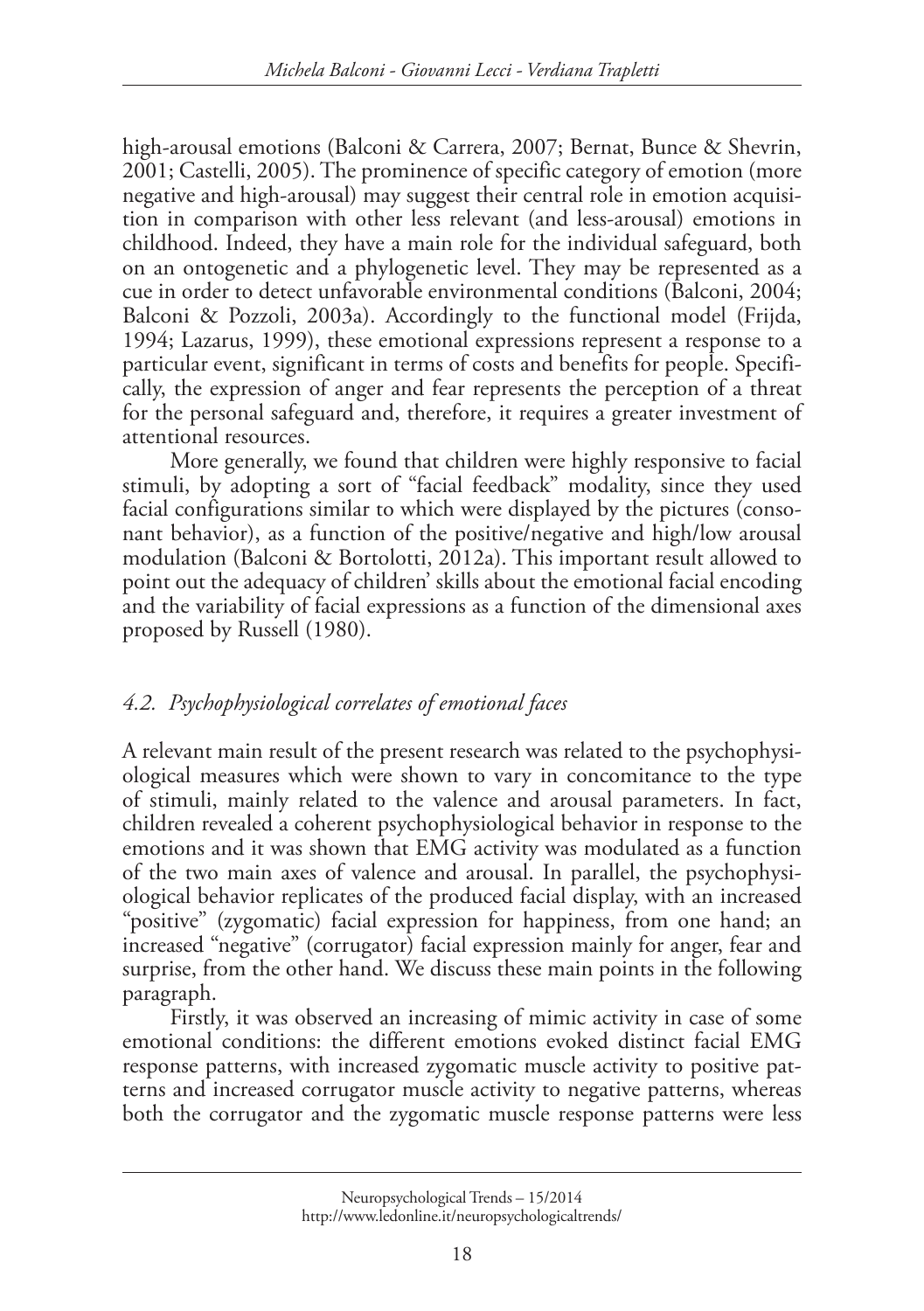pronounced in sadness and neutral condition. More generally, corrugator muscle activity was increased in response to more negative and high-arousal stimuli, mainly for fear, anger, and surprise.

These variations may mark a significant response in case of a high arousal displays, since facial patterns rated with more arousal level seem to produce and reinforce a coherent autonomic behavior, for both the two positive and negative emotional categories. Contrarily, it was observed a reduced arousal level for sadness and partially for disgust, fact that may explain the concomitant reduced EMG values. Thus, high arousal faces showed a perfect consonance between behavioral display and psychophysiological measures. More generally the modulation of psychophysiological measures was mainly related to arousal level more than to valence, since, independently from the valence, faces rated as high arousal (anger, fear, surprise and happiness) were able to induce a more significant and coherent EMG response.

In addition, correlational analysis confirmed these results. Both arousal and valence ratings were significantly related with the psychophysiological variations: arousal and valence were correlated with the corrugator modulation in response to the negative emotions, whereas they were related with the zygomatic muscle in response to positive emotions (happiness). These results support the existence of a strength relationship between the facial behavior and the autonomic measures as they were revealed by EMG. The estimated coherence between these two levels and their relevance with respect of the valence and arousal parameters allow to support the usability of both these measures to test the emotional encoding skills in children. Secondly, we may state that the autonomic variables may function as significant marker of the emotional behavior of young people and that they may be predictive of their displayed behavior.

Thirdly, in general psychophysiological measures may be interpreted as functional mechanism of "mirroring" the emotional condition displayed by the observed facial stimuli, where "sharing" similar emotional responses may facilitate a direct form of understanding and recognize emotion by a sort of simulation process. In other words, children replicate the facial behavior and autonomic activity observed in both positive vs. negative conditions (Andrèasson & Dimberg, 2008; Balconi & Bortolotti, 2012a). More specifically, emotional facial patterns which children observe may ingenerate a consonant useful response, since they firstly recognizes and secondly "mimic" (by face and autonomic behaviour) the somatic markers related to the observed emotions (Balconi & Bortolotti, 2012b).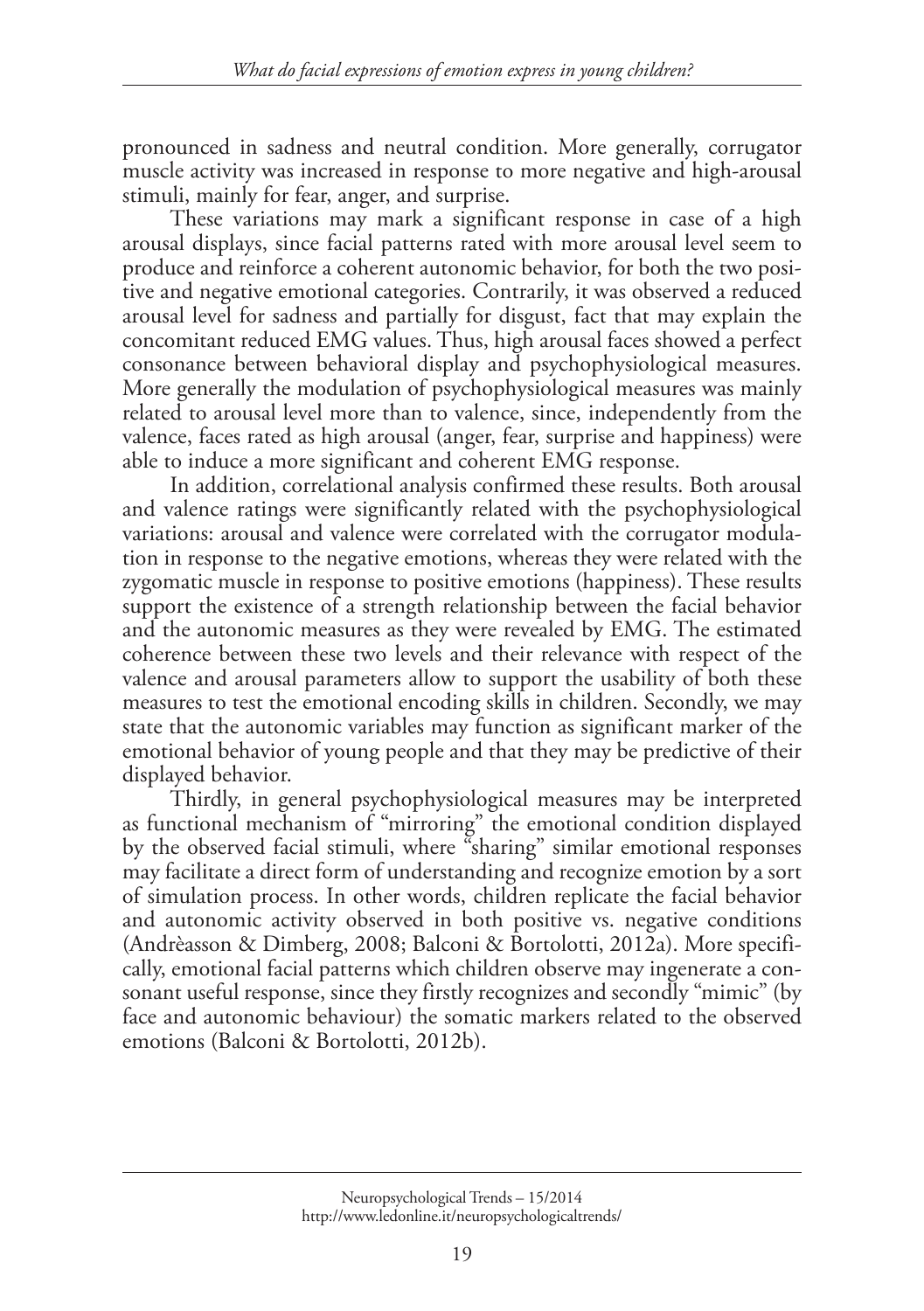#### 5. Conclusion

To summarize, behavioral measures were replicated by psychophysiological level, that showed to vary coherently in relationship with different emotions. Children revealed a consonant and adequate behavior in terms of facial display and psychophysiological responsiveness. However, a clear advantage was observed for some specific emotions, those rated as higher arousal and negative (fear, anger and surprise). It was suggested these emotions may be central to people safeguard and they may be priority developed by children (Balconi, Bortolotti & Gonzaga, 2011). Arousal attribution was considered as the most critical parameter to explain the emotion encoding process and the psychophysiological behavior. Contrarily, sadness and disgust were less prominent in terms of both arousal and valence.

However, future research may explore more directly the intrinsic effect induced by facial expression of emotion taking into account also gender effect. Indeed previous research found significant differences between male/ female children in response to the emotional type. Secondly, the arousal effect we found in the present study should be better considered in relationship with different emotional valence taking into account a wider range of facial expressions which may cover the ample orthogonal axes low/high arousal positive/negative valence.

#### **REFERENCES**

- Andrèasson, P., & Dimberg, U. (2008). Emotional empathy and facial feedback. *Journal of Nonverbal Behavior*, 32, 215-224.
- Balconi, M. (2004). *Neuropsicologia delle emozioni*. Roma: Carocci.
- Balconi, M. (2012). Neuropsychology of facial expressions. The role of consciousness in processing emotional faces. *Neuropsychological Trends*, 11 (April), 19-40.
- Balconi, M., Amenta, S., & Ferrari, C. (2012). Emotional decoding in facial expression, scripts and video. A comparison between normal, autistic and Asperger children. *Research in Autism Spectrum Disorders*, 6, 193-203.
- Balconi, M., & Bortolotti, A. (2012a). Detection of the facial expression of emotion and self-report measures in empathic situations are influenced by sensorimotor circuit inhibition by low-frequency rTMS. *Brain Stimulation*, 5, 330-336.
- Balconi, M., & Bortolotti, A. (2012b). Empathy in cooperative versus non-cooperative situations: the contribution of self-report measures and autonomic responses. *Applied Psychophysiology and Biofeedback*, 37, 161-169.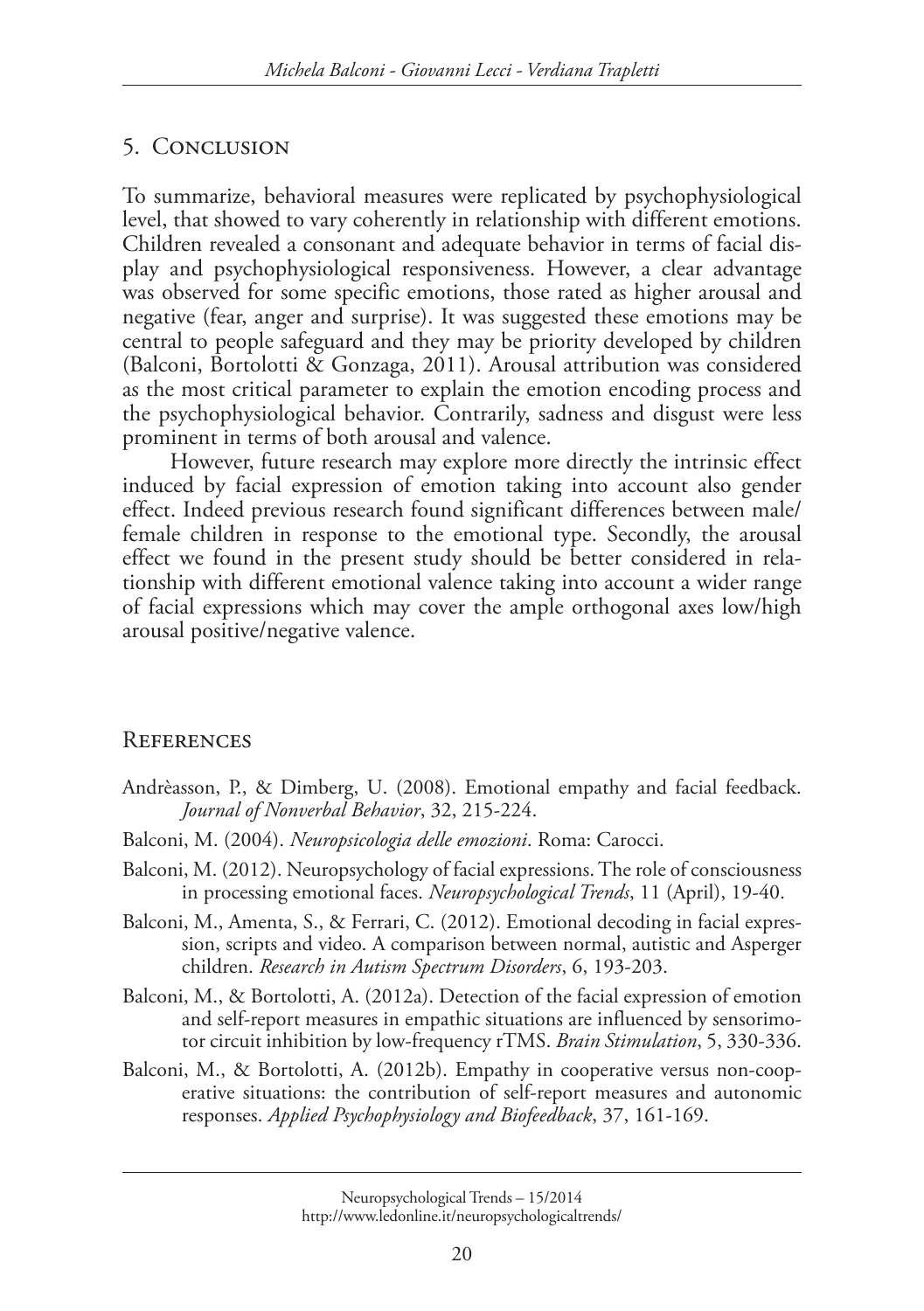- Balconi, M., & Bortolotti, A. (2013). Emotional face recognition, empathic trait (BEES), and cortical contribution in response to positive and negative cues. The effect of rTMS on dorsal medial prefrontal cortex. *Cognitive Neurodynamics*, 7, 13-21.
- Balconi, M., Bortolotti, A., & Gonzaga, L. (2011). Emotional face recognition, EMG response, and medial prefrontal activity in empathic behaviour. *Neuroscience Research*, 71, 251-259.
- Balconi, M., Brambilla, E., & Falbo, L. (2009a). Appetitive vs. defensive responses to emotional cues. Autonomic measures and brain oscillation modulation. *Brain Research*, 1296, 72-84.
- Balconi, M., Brambilla, E., & Falbo, L. (2009b). BIS/BAS, cortical oscillations and coherence in response to emotional cues. *Brain Research Bulletin*, 80, 151- 157.
- Balconi, M., & Canavesio, Y. (2013a). High-frequency rTMS improves facial mimicry and detection responses in an empathic emotional task. *Neuroscience*, 236, 12-20.
- Balconi, M., & Canavesio, Y. (2013b). Emotional contagion and trait empathy in prosocial behavior in young people: the contribution of autonomic (facial feedback) and Balanced Emotional Empathy Scale (BEES) measures. *Journal of Clinical and Experimental Neuropsychology*, 35, 41-48.
- Balconi, M., & Carrera, A. (2007). Emotional representation in facial expression and script: a comparison between normal and autistic children. *Research in Developmental Disabilities*, 28, 409-422.
- Balconi, M., Falbo, L., & Conte, V.A. (2012). BIS and BAS correlates with psychophysiological and cortical response systems during aversive and appetitive emotional stimuli processing. *Motivation and Emotion*, 36, 218-231.
- Balconi, M., & Lucchiari, C. (2005). Consciousness, emotion and face: an eventrelated potentials (ERP) study. In: Ellis, R.D., & Newton, N. (eds.), *Consciousness and emotion. Agency, conscious choice, and selective perception*. Amsterdam - Philadelphia: John Benjamins Publishing Company, pp. 121-135.
- Balconi, M., & Lucchiari, C. (2006). EEG correlates (event-related desynchronization) of emotional face elaboration: a temporal analysis. *Neuroscience Letters*, 392, 118-123.
- Balconi, M., & Pozzoli, U. (2003a). Face-selective processing and the effect of pleasant and unpleasant emotional expressions of ERP correlates. *International Journal of Psychophysiology*, 49, 67-74.
- Balconi, M., & Pozzoli, U. (2003b). Semantic attribution and facial expression of emotion. *Consciousness and Emotion*, 2, 66-81.
- Balconi, M., & Pozzoli, U. (2005). Morphed facial expressions elicited a N400 ERP effect: a domain-specific semantic module? *Scandinavian Journal of Psychology*, 46, 467-474.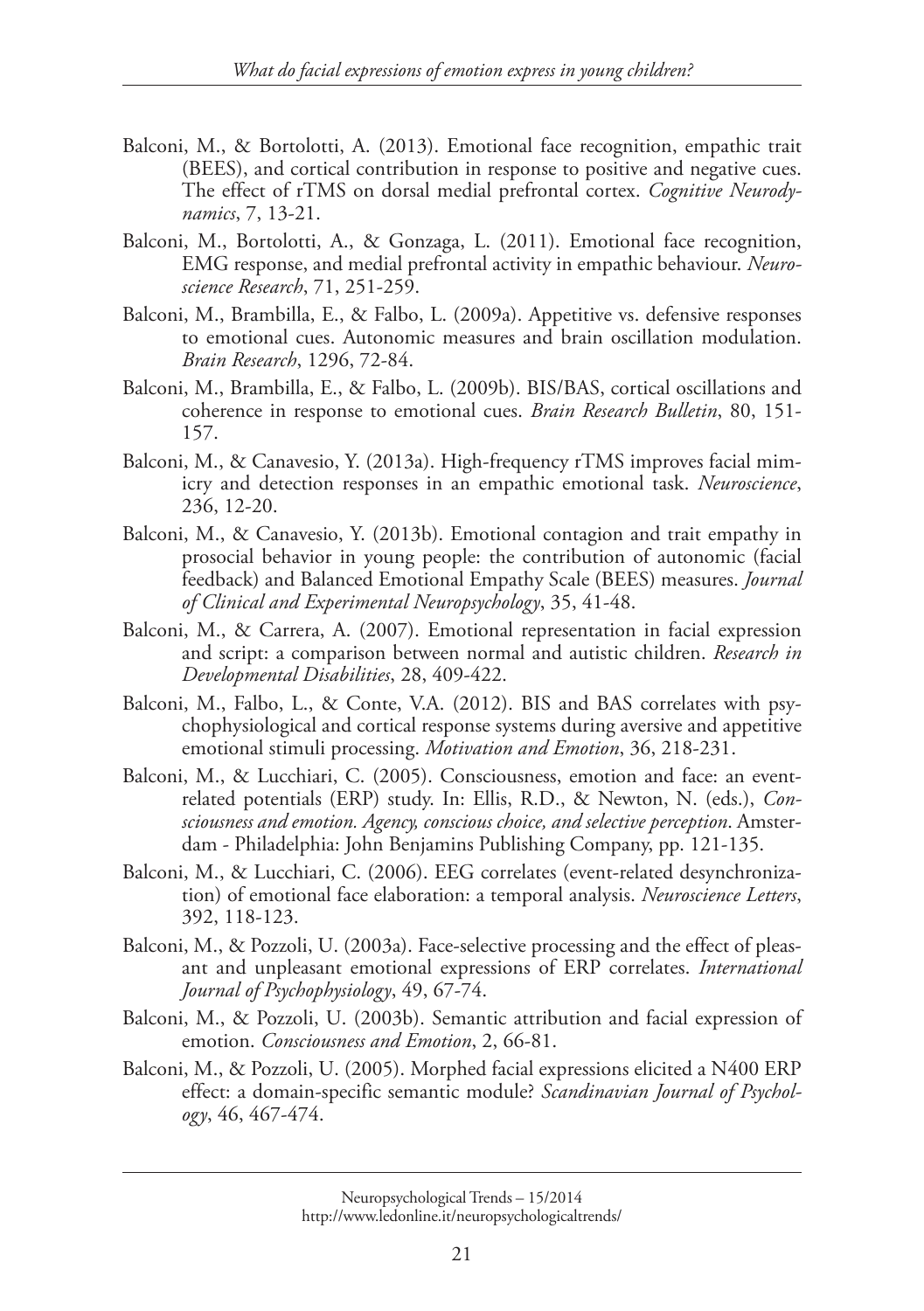- Bernat, E.M., Bunce, S., & Shevrin, H. (2001). Event-related brain potentials differentiate positive and negative mood adjectives during both supraliminal and subliminal visual processing. *International Journal of Psychophysiology*, 42, 11-34.
- Bernat, E.M., Cadwallader, M., Seo, D., Vizueta, N., & Patrick, C.J. (2011). Effects of instructed emotion regulation on valence, arousal and attentional measures of affective processing. *Developmental Neuropsychology*, 36, 493-518.
- Blumenthal, T.D., Cuthbert, B.N., Filion, D.L., Hackley, S., Lipp, O.V., & van Boxtel, A. (2005). Committee report: guidelines for human startle eyeblink electromyographic studies. *Psychophysiology*, 42, 1-15.
- Bormann-Kischkel, C., Vilsmeier, M., & Baude, B. (1995). The development of emotional concepts in autism. *Journal of Child Psychology and Psychiatry*, 36, 1243-1259.
- Bradley, M.M., Codispoti, M., Sabatinelli, D., & Lang, P.J. (2001). Emotion and motivation I: defensive and appetitive reactions in picture processing. *Emotion*, 1, 276-298.
- Bradley, M.M., & Lang, P.J. (2007). Motivation and emotion. In: Cacioppo, J.T., Tassinary, L.G., & Berntson, G.G. (eds.), *Handbook of psychophysiology*. New York: Cambridge University Press, pp. 581-607.
- Bullock, M., & Russell, J.A. (1986). Concepts of emotion in developmental psychology. In: Izard, C.E., & Read, P.B. (eds.), *Measuring emotions in infants and children*. Cambridge: Cambridge University Press, pp. 203-237.
- Capps, L., Yirmiya, N., & Sigman, M. (1992). Understanding of simple and complex emotions in non-retarded children with autism. *Journal of Child Psychology and Psychiatry*, 33, 1169-1182.
- Castelli, F. (2005). Understanding emotions from standardized facial expressions in autism and normal development. *Autism. The International Journal of Research and Practice*, 9, 428-449.
- Cuthbert, B.N., Schupp, H.T., Bradley, M.M., Birbaumer, N., & Lang, P.J. (2000). Brain potentials in affective picture processing: covariation with autonomic arousal and affective report. *Biological Psychology*, 62, 95-111.
- Davidson, R., Ekman, P., Saron, C.D., Senulis, J.A., & Friesen, W.V. (1990). Approach/withdrawal and cerebral asymmetry: emotional expression and brain physiology. *Journal of Personality and Social Psychology*, 58, 330-341.
- Deschamps, P.K.H., Schutte, I., Kenemans, J.L., Matthys, W., & Schutter, D.J.L.G. (2012). Electromyographic responses to emotional facial expressions in 6-7 year olds: a feasibility study. *International Journal of Psychophysiology*, 85, 195-199.
- de Wied, M., van Boxtel, A.V., Posthumus, J.A., Goudena, P.P., & Matthys, W. (2009). Facial EMG and heart rate responses to emotion-inducing film clips in boys with disruptive behavior disorders. *Psychophysiology*, 46, 996-1004.

Neuropsychological Trends – 15/2014 http://www.ledonline.it/neuropsychologicaltrends/